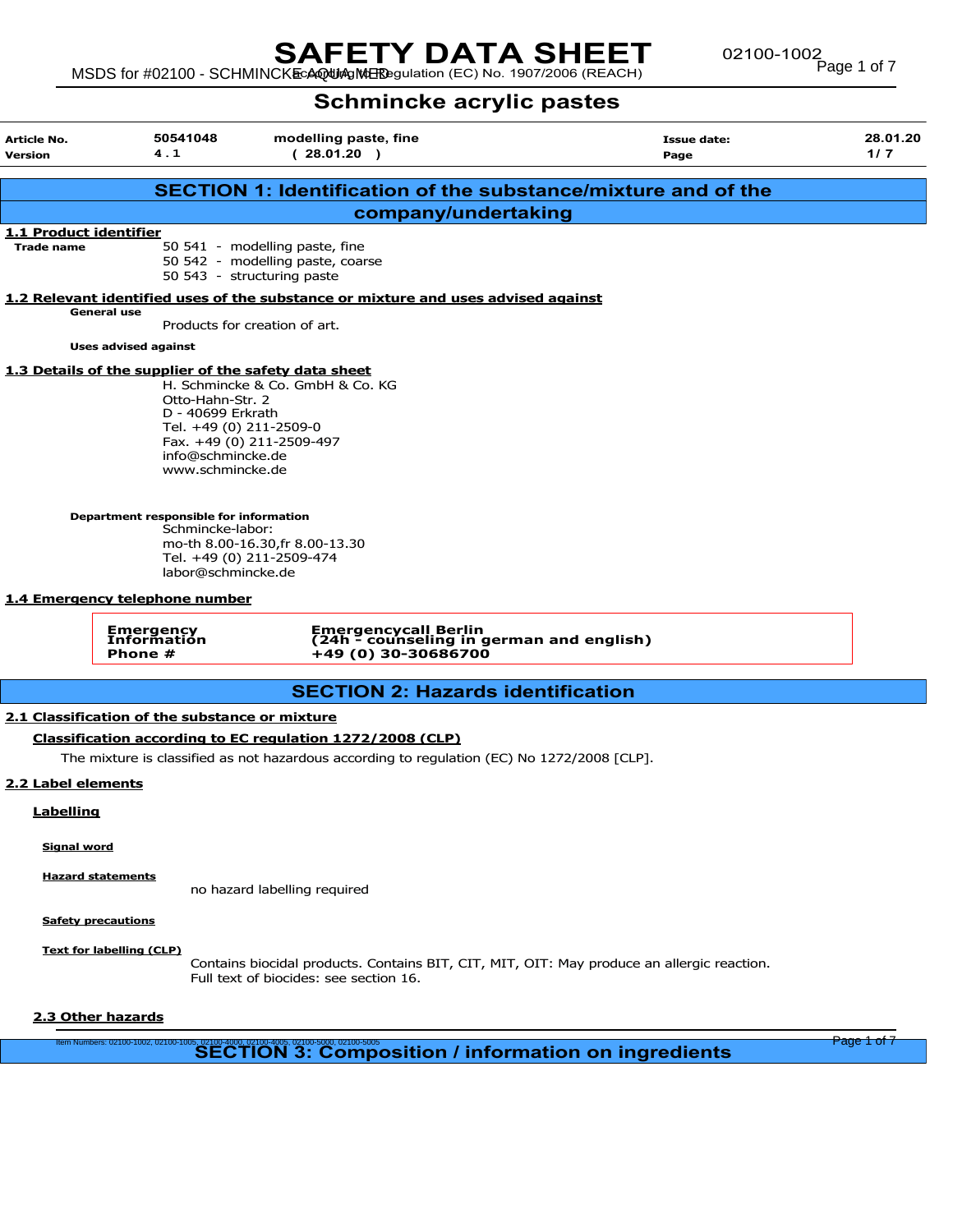| 28.01.20<br>50541048<br>modelling paste, fine |
|-----------------------------------------------|
|-----------------------------------------------|

# 3.1 Substances

Chemical characterisation dispersion of pure acrylate pigments extender additives Water CAS-Number EINECS / ELINCS / NLP EU index number REACH registration No. Hazchem-Code CI-Number

# 3.2 Mixtures

Additional information

# SECTION 4: First aid measures

# 4.1 Description of first aid measures

#### General information

No special measures are required.

## In case of inhalation

If you feel unwell, seek medical advice. Provide fresh air.

In case of skin contact Remove residues with soap and water.

# After eye contact

If product gets into the eye, keep eyelid open and rinse immediately with large quantities of water, for at least 10 minutes.

After swallowing

Rinse mouth with water. If you feel unwell, seek medical advice.

# 4.2 Most important symptoms and effects, both acute and delayed

# 4.3 Indication of any immediate medical attention and special treatment needed

# SECTION 5: Firefighting measures

# 5.1 Extinguishing media

# Suitable extinguishing media

Product is non-combustible. Extinguishing materials should therefore be selected according to surroundings. Extinguishing media which must not be used for safety reasons

none

# 5.2 Special hazards arising from the substance or mixture

May form dangerous gases and vapours in case of fire.

# 5.3 Advice for firefighters

# Special protective equipment for firefighters

Wear self-contained breathing apparatus. Item Numbers: 02100-1002, 02100-1005, 02100-4000, 02100-4005, 02100-5000, 02100-5005 Page 2 of 7

Additional information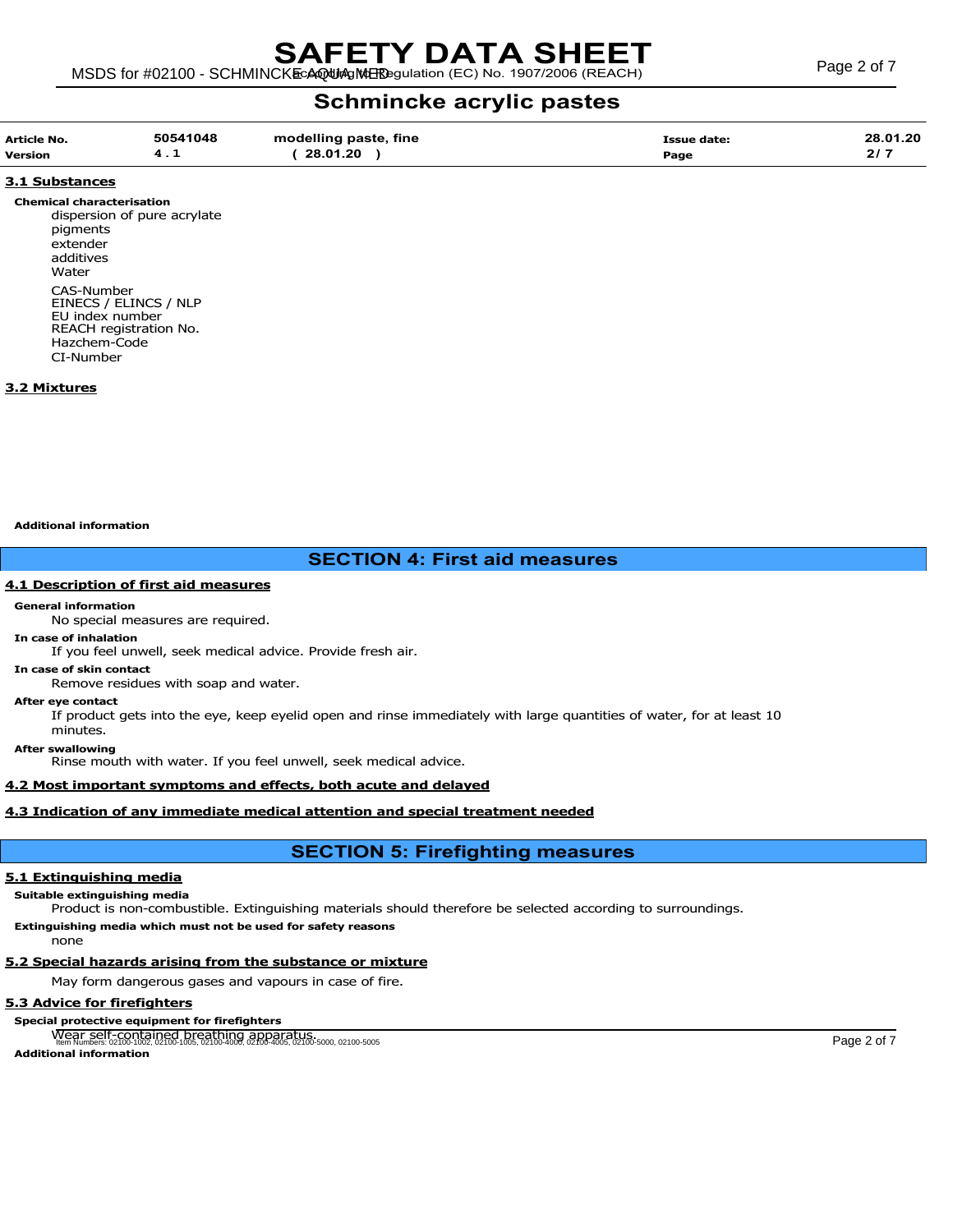# SAFETY DATA SHEET

MSDS for #02100 - SCHMINCKE AQUA MERE SURFACE C) No. 1907/2006 (REACH) Page 3 of 7

# Schmincke acrylic pastes

| Article No. | 50541048 | modelling paste, fine | Issue date: | 28.01.20 |
|-------------|----------|-----------------------|-------------|----------|
| Version     | 4. L     | 28.01.20              | Page        |          |

# SECTION 6: Accidental release measures

# 6.1 Personal precautions, protective equipment and emergency procedures

Wear personal protection equipment.

# 6.2 environmental precautions

Do not allow to enter into ground-water, surface water or drains.

#### 6.3 Methods and material for containment and cleaning up Methods for cleaning up

Absorb with liquid-binding material (sand, diatomaceous earth, acid- or universal binding agents).

Additional information

# 6.4 Reference to other sections

SECTION 7: Handling and storage

# 7.1 Precautions for safe handling

Advices on safe handling

No special measures are required.

Precautions against fire and explosion No special measures are required.

# 7.2 Conditions for safe storage, including any incompatibilities

Requirements for storerooms and containers No special measures are necessary. Hints on joint storage

Storage class Further details

# 7.3 Specific end use(s)

SECTION 8: Exposure controls/personal protection

## 8.1 Control parameters

# 8.2 Exposure controls

# Occupational exposure controls

Respiratory protection Respiratory protection not required.

Hand protection

Protect skin by using skin protective cream.

Eye protection

Goggles

Body protection

Wear suitable protective clothing.

General protection and hygiene measures When using do not eat, drink or smoke.

# SECTION 9: Physical and chemical properties

# 9.1 information on basic physical and chemical properties

Form pasty Colour white **Odour weak aromatic** 

min max

**Initial boiling point and**<br>Item Numbers: 02100-1002, 02100-1005, 02100-4000, 02100-4005, 02100-5000, 02100-5005<br>Page 3 of 7 boiling range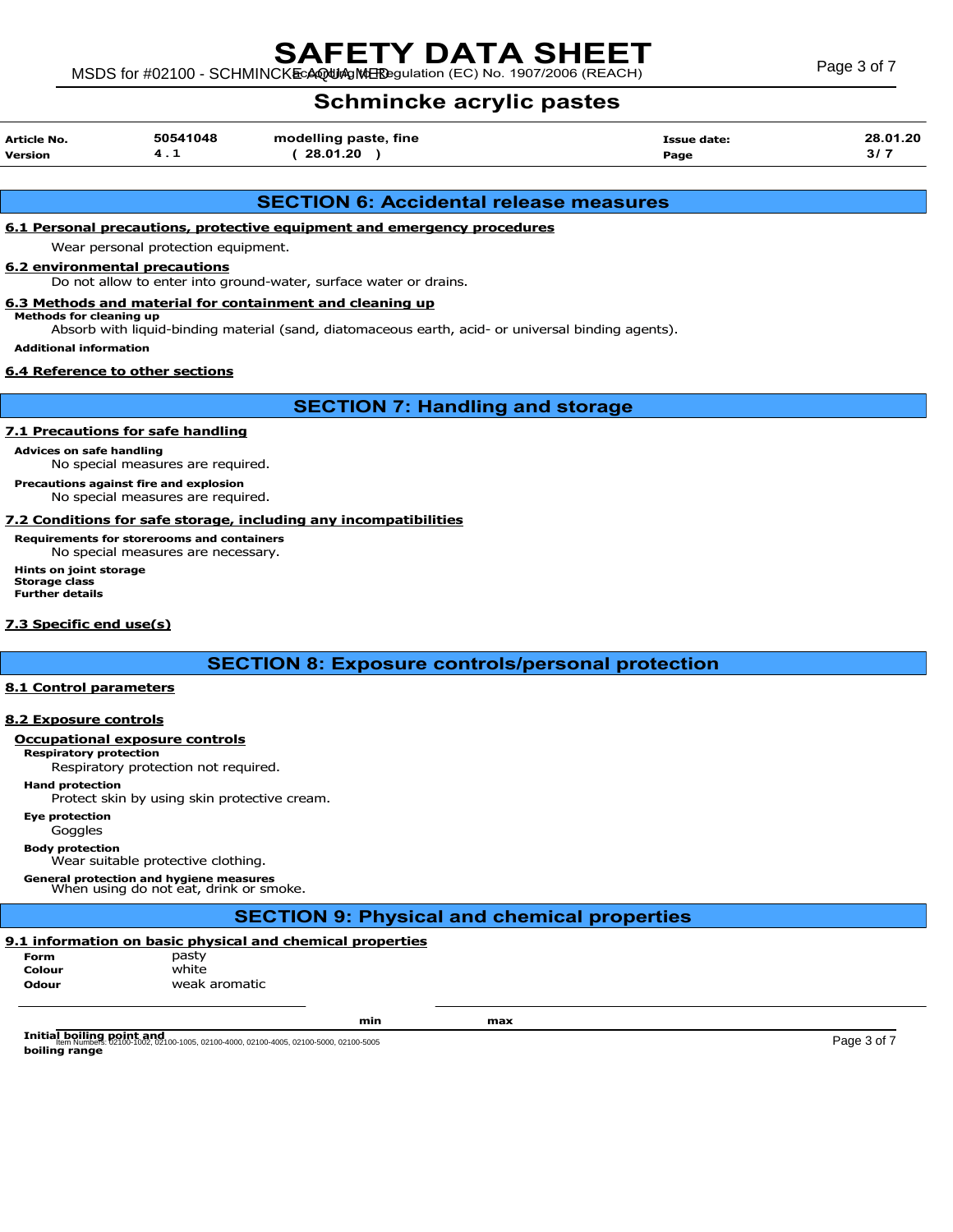| Article No.<br>Version           | 50541048<br>4.1                        | modelling paste, fine<br>28.01.20 ) |               | Page  | <b>Issue date:</b> | 28.01.20<br>4/7 |
|----------------------------------|----------------------------------------|-------------------------------------|---------------|-------|--------------------|-----------------|
| Melting point/freezing point     |                                        |                                     |               |       |                    |                 |
| Flash point/flash point range    |                                        |                                     |               |       |                    |                 |
| <b>Flammability</b>              |                                        |                                     |               |       |                    |                 |
| <b>Ignition temperature</b>      |                                        |                                     |               |       |                    |                 |
| <b>Auto-ignition temperature</b> |                                        |                                     |               |       |                    |                 |
| <b>Explosion limits</b>          |                                        |                                     |               |       |                    |                 |
| <b>Refraction index</b>          |                                        |                                     |               |       |                    |                 |
| <b>PH</b> value                  |                                        | 7,5                                 | 9,5           | 20 °C |                    |                 |
| <b>Viscosity</b>                 |                                        |                                     |               |       |                    |                 |
| <b>Viscosity</b>                 |                                        |                                     |               |       |                    |                 |
| Vapour pressure                  |                                        |                                     |               |       |                    |                 |
| <b>Density</b>                   |                                        |                                     | $0,75 - 1,55$ | 20 °C |                    |                 |
|                                  |                                        |                                     | kg/l          |       |                    |                 |
|                                  | Partition coefficient: n-octanol/water |                                     |               |       |                    |                 |

Danger of explosion

# 9.2 Other information

# SECTION 10: Stability and reactivity

# 10.1 Reactivity

# 10.2 Chemical stability

Product is stable under normal storage conditions.

# 10.3 Possibility of hazardous reactions

10.4 Conditions to avoid

No data available

## 10.5 Incompatible materials

# 10.6 Hazardous decomposition products

SECTION 11: Toxicological information

# 11.1 Information on toxicological effects

Acute toxicity No data available In case of inhalation No data available After swallowing No data available In case of skin contact

No data available

After eye contact No data available

## Practical experience

# General remarks

# SECTION 12: Ecological information

# 12.1 Toxicity

Aquati<del>c toxicity</del>

 $N$ ത യിമാം <mark>320 വിൽ നിയ</mark>മിയും 00-1005, 02100-4000, 02100-5000, 02100-5005 Page 4 of 7 Water Hazard Class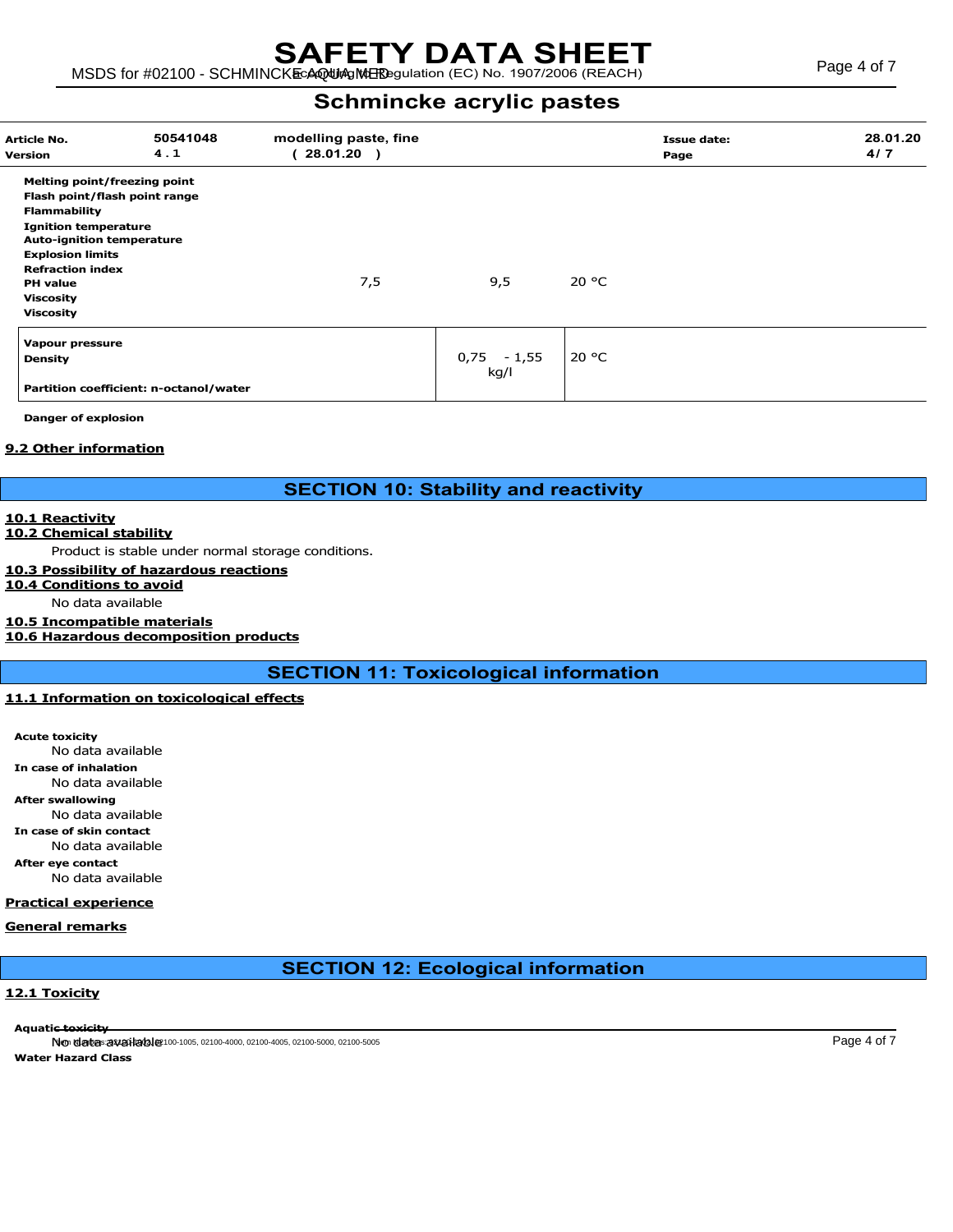| Article No.    | 50541048 | modelling paste, fine | <b>Issue date:</b> | 28.01.20 |
|----------------|----------|-----------------------|--------------------|----------|
| <b>Version</b> | . .      | 28.01.20              | Page               | 5/7      |

WGK catalog number General information

# 12.2 Persistence and degradability

Further details Oxygen demand

# 12.3 Bioaccumulative potential

Bioconcentration factor (BCF) Partition coefficient: n-octanol/water

12.4 Mobility in soil

# No data available

# 12.5 Results of PBT and vPvB assessment

No data available

# 12.6 Other adverse effects

General information

SECTION 13: Disposal considerations

# 13.1 Waste treatment methods

# **Product**

Waste key number

waste paint and varnish other than those mentioned in 08 01 11 Recommendation

# Contaminated packaging

Waste key number Recommendation

Non-contaminated packages may be recycled. Handle contaminated packages in the same way as the substance itself.

# Additional information

SECTION 14: Transport information

# 14.1 UN number

# 14.2 UN proper shipping name

ADR, ADN No dangerous good in sense of these transport regulations. IMDG, IATA

# 14.3 Transport hazard class(es)

ADR, ADN IMDG IATA

## 14.4 Packing group

## 14.5 Environmental hazards

Marine Pollutant - IMDG

# 14.6 Special precautions for user

# Land transport (ADR/RID)

Code: ADR/RID Kemmler-number Hazard label ADR Limited  $q$ uquantities and the Section 1005, 02100-4000, 02100-4005, 02100-5000, 02100-5005 Page 5 of 7 Contaminated packaging: Instructions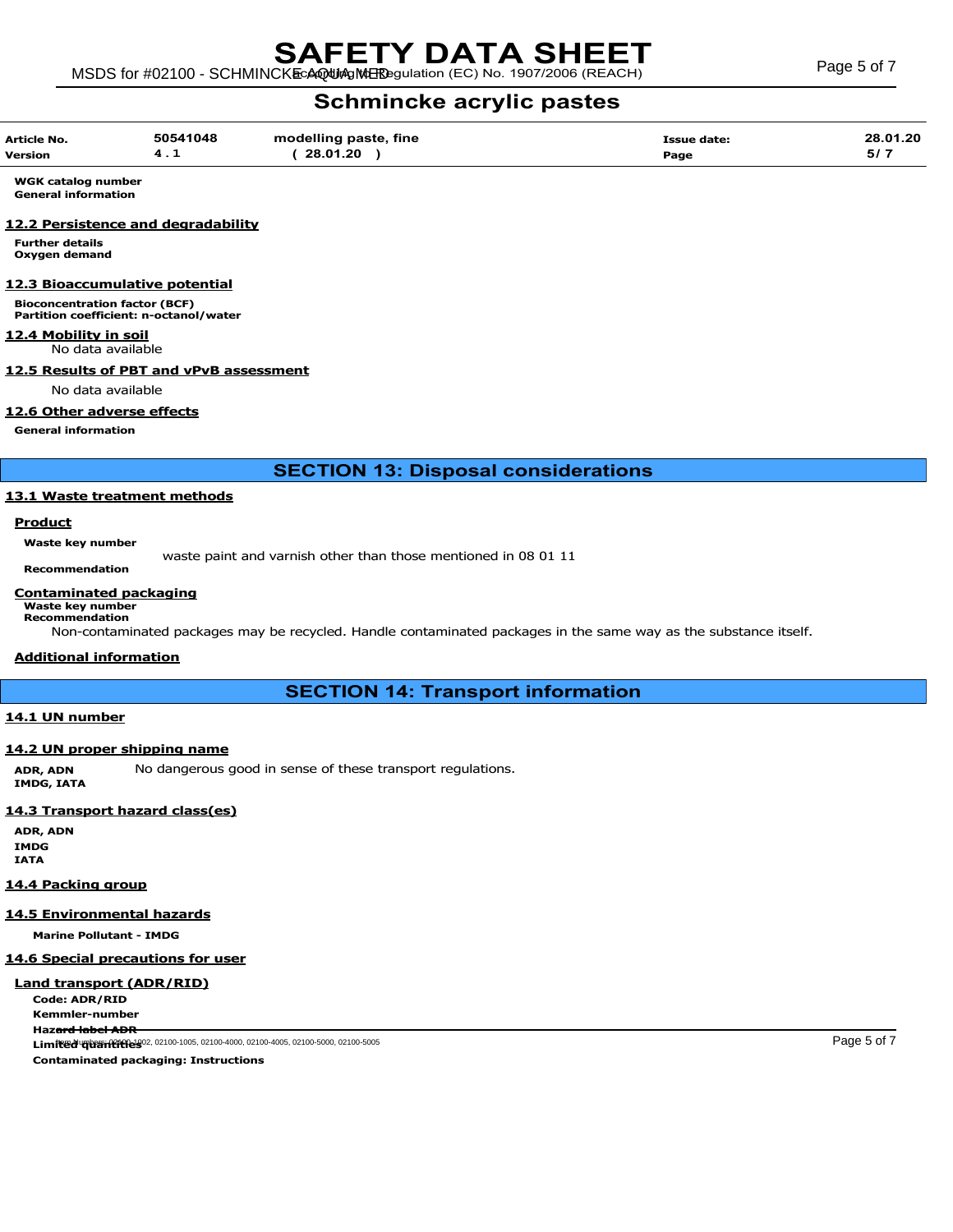| <b>Article No.</b><br><b>Version</b>                                                                                                                                                                                                                                                                                                                       | 50541048<br>4.1                                                                                  | modelling paste, fine<br>(28.01.20) | <b>Issue date:</b><br>Page | 28.01.20<br>6/7 |
|------------------------------------------------------------------------------------------------------------------------------------------------------------------------------------------------------------------------------------------------------------------------------------------------------------------------------------------------------------|--------------------------------------------------------------------------------------------------|-------------------------------------|----------------------------|-----------------|
| <b>Portable tanks: Instructions</b><br><b>Portable tanks: Special provisions</b><br><b>Tank coding</b><br><b>Tunnel restriction</b><br><b>Remarks</b><br>EQ.<br><b>Special provisions</b>                                                                                                                                                                  | <b>Contaminated packaging: Special provisions</b><br>Special provisions for packing together     |                                     |                            |                 |
| Sea transport (IMDG)<br><b>EmS</b><br><b>Special provisions</b><br><b>Limited quantities</b><br><b>IBC: Instructions</b><br><b>IBC: Provisions</b><br><b>Tank instructions IMO</b><br><b>Tank instructions UN</b><br><b>Tank instructions Special provisions</b><br><b>Stowage and segregation</b><br><b>Properties and observations</b><br><b>Remarks</b> | <b>Contaminated packaging: Instructions</b><br><b>Contaminated packaging: Special provisions</b> |                                     |                            |                 |
| EQ<br><b>Air transport (IATA-DGR)</b><br>Hazard<br>Passenger<br><b>Passenger LO</b><br>Cargo                                                                                                                                                                                                                                                               |                                                                                                  |                                     |                            |                 |

ERG Remarks EQ Special Provisioning

# 14.7 Transport in bulk according to Annex II of MARPOL 73/78 and the IBC Code

No data available

# SECTION 15: Regulatory information

# 15.1 Safety, health and environmental regulations/legislation specific for the substance or mixture

# National regulations

# Europe

Contents of VOC [%] Contents of VOC [g/L] Further regulations, limitations and legal requirements

# **Germany**

Storage class Water Hazard Class WGK catalog number Incident regulation Information on working limitations<br>Further regulations, limitations and legal requirements<br>ltem Numbers: 02100-1002, 02100-1005, 02100-4005, 02100-5000, 02100-5005 Page 6 of 7